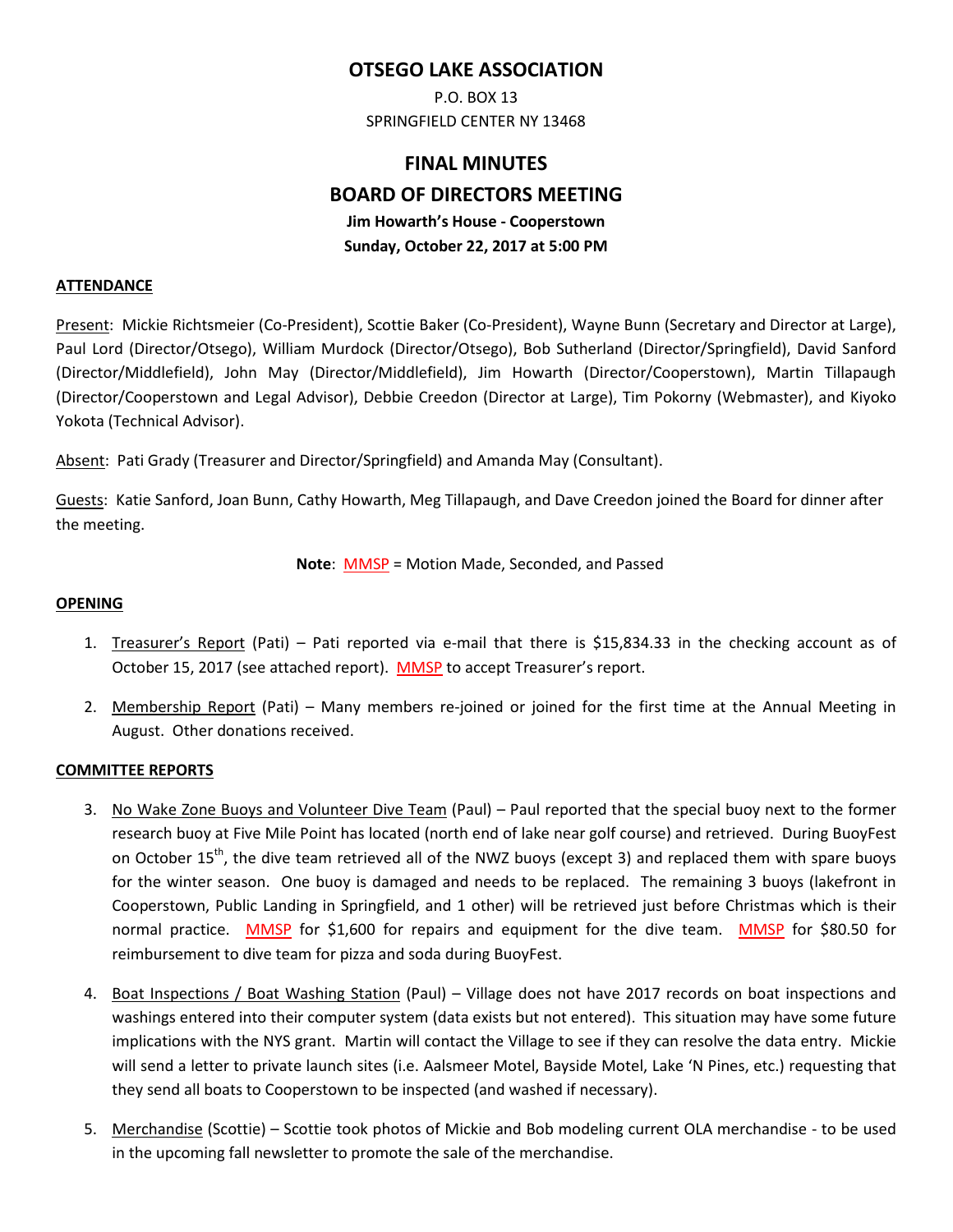- 6. Otsego County Water Quality Coordinating Committee (Mickie) Mickie, Jim, or Kiyoko will try to attend future meetings (scheduled for last Wednesday of the month); Mickie has been attending this summer.
- 7. Newsletter Susan O'Handley will again coordinate the fall newsletter. Articles will feature Otsego Lake in the winter including ice fishing, dive team ice dives, research, and any other topics that Board members wish to submit. It will also include the usual Co-President's message, merchandise for sale, membership application, and report on the boat parade. Bob Sutherland will be recognized for being named OCCA's Conservationist of the Year for 2017. OLA will sponsor two "ice on" contests for contestants to guess when Otsego Lake will freeze over during the winter of 2017 – 2018. Official "ice on" date will be determined by the Biological Field Station as part of their normal winter reporting activities. One contest will be for adult members with the prize being some type of OLA merchandise and the other contest will be for high school age students with the prize being some party supplies. Mickie and Scottie will meet with CCS personnel. MMSP for \$150 for the party supplies.
- 8. Website (Tim) Everything is up to date and OK. Tim uses Google Analytics to track OLA website usage to determine how many "hits" are made on the website. Since January 1, 2017, there has been a total of 882 sessions with 783 from the United States. Tim uses the MailChimp tracking program to send out the newsletters and electronic news/updates to 134 recipients – approximately 60% of those recipients are opening the e-mails sent. Tim was having some issues with the way he was naming files and pages on the website so he spent a day renaming/fixing those issues. His next project is to establish a page that will show links to every photo page on the website (right now, these photo links are randomly spread out all over the website) and eventually link the icons/photos that appear on the right side of the website to information/links on boating, fishing, wildlife, and parks on/near the lake.
- 9. Coordination with Other Organizations: OCCA, Otsego 2000, and OLT (Board) Mickie and Scottie will continue to work with these organizations; need to mention Otsego 2000 in OLA fall newsletter regarding their future funding for the boat washing station.
- 10. Boat Parade (Wayne) Fifth Annual "We Love Our Lake" Boat Parade will be held around the  $4^{th}$  of July holiday which falls on a Wednesday in 2018. The Boat Parade Committee, to be chaired by Wayne again, will decide the specific date and time.
- 11. Annual Meeting (Bob) Scheduled for August 2018 specific date and location to be determined by Annual Meeting Committee with Bob Sutherland as Chairman. Location of meeting is open for suggestions including Glimmerglass (Opera) Festival again (1<sup>st</sup> choice), Pathfinder Lodge, Hyde Hall, Five Mile Point, Girl Scout Camp, etc. Main topic is also open for suggestions.

#### **OLD BUSINESS**

12. Water Quality Monitoring Buoy at Five Mile Point (Kiyoko) – The BFS volunteer dive team removed the new automated research buoy in October and replaced it with the original manual research buoy for the winter months. This year, there was an issue with the timing of removing the docks and BFS barge from the Thayer Boathouse. Dr. Harman wanted the dock and barge out of the water by late October. Paul and Kiyoko would like to leave the new automated research buoy in the lake until after the lake "turns over" in the fall in order to capture important research data. Paul is looking for a year round dock somewhere close to Five Mile Point with about 6 feet of water that he can use to park the barge and dismantle the new research buoy after the lake "turns over". Wayne suggested Paul Belmonte's dock which is about  $\frac{1}{2}$  mile north of Five Mile Point. Wayne knows Belmonte personally and will contact him for permission to use his dock.